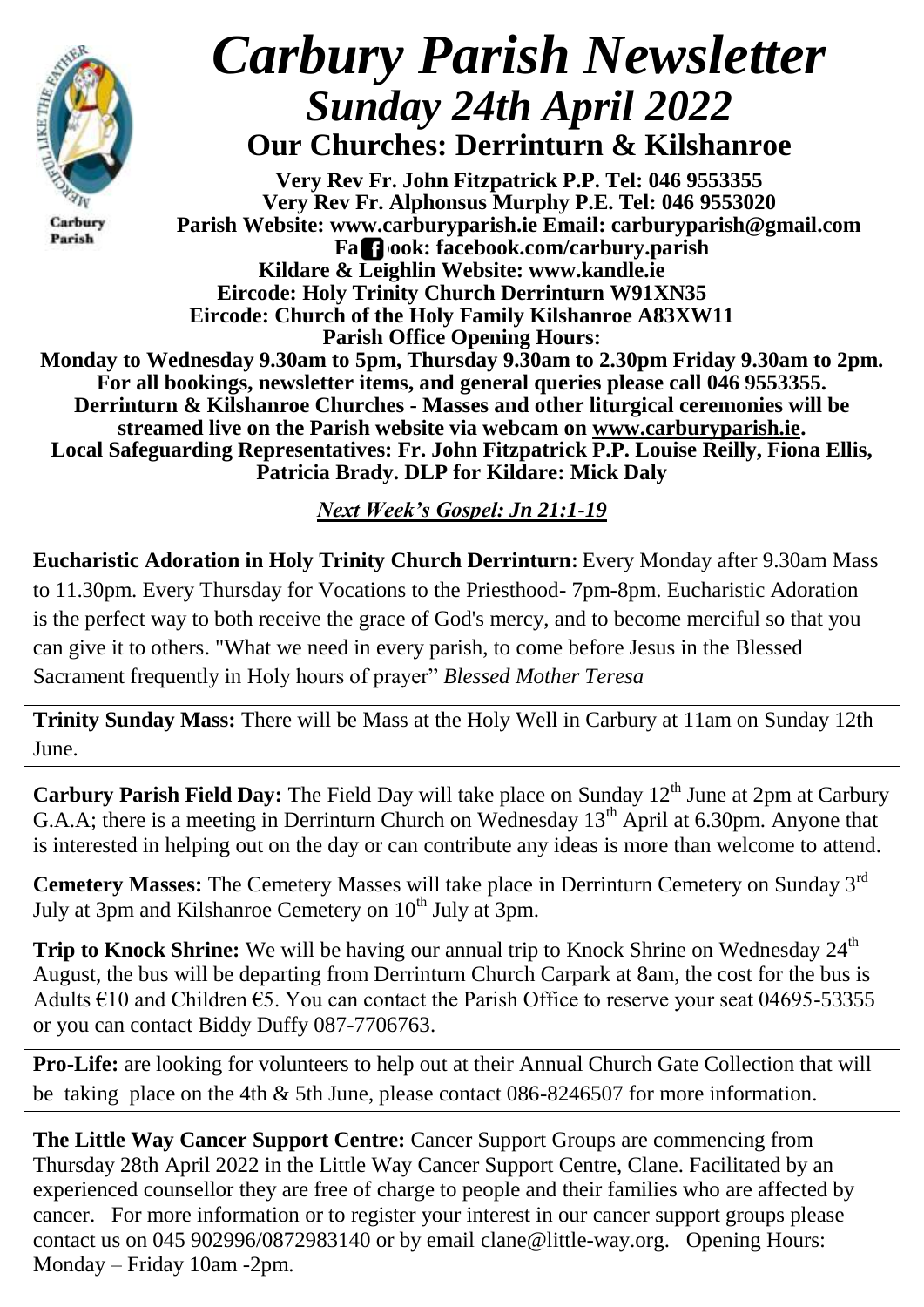| 2022                         | <b>Derrinturn Church</b>                           | <b>Kilshanroe Church</b>               |
|------------------------------|----------------------------------------------------|----------------------------------------|
| Sat 23 <sup>rd</sup> April   |                                                    | 7.30pm Elizabeth McKeon,               |
| Easter Saturday              |                                                    | Birthday Remembrance.                  |
|                              |                                                    | Thomas, Ann & Martin Ayres,            |
|                              |                                                    | Anniversary, also remembering          |
|                              |                                                    | all the Deceased Members of            |
|                              |                                                    | the Ayers Family. Tommy                |
|                              |                                                    | Brennan, 10 <sup>th</sup> Anniversary. |
| Sun $24th$ April             | <b>11am</b> Anne Clancy, $1st$ Anniversary.        |                                        |
| Second Sunday of             | Jody Logan, $4th$ Anniversary. Paddy &             |                                        |
| Easter                       | Ettie McNamara, Killina, Anniversary.              |                                        |
|                              | Frank & Elizabeth Lusk, Anniversary.               |                                        |
|                              | Michael (Mickey) McManus,                          |                                        |
|                              | Anniversary. Michael & Mary Sullivan,              |                                        |
|                              | also their Son Tony, Anniversary. Rose             |                                        |
|                              | Kenny, Coill Dubh, Anniversary, also               |                                        |
|                              | remembering Michael Kenna, late of                 |                                        |
|                              | Ballyhegan, who passed away recently in            |                                        |
|                              | Australia.                                         |                                        |
| Mon $25^{th}$ April          | Adoration until 12 Midnight                        |                                        |
| <b>St Mark</b>               | 9.30am John & Jane Kearney,                        |                                        |
|                              | Ballinakill, also all the Deceased                 |                                        |
|                              | Members of the Kearney & Kelly                     |                                        |
|                              | Family. Stephanie Leeson, Birthday                 |                                        |
|                              | Remembrance.                                       |                                        |
| Tues 26 <sup>th</sup> April  | 9.30am No Mass.                                    |                                        |
| St George                    |                                                    |                                        |
| Wed $27th$ April             |                                                    | 9.00am                                 |
| <i>St Asicus</i>             |                                                    |                                        |
| Thurs 28 <sup>th</sup> April | <b>9.30am</b> Jim Cully, $2^{nd}$ Anniversary.     |                                        |
| <b>St Peter Chanel</b>       | Molly, Mick & Kit Dempsey, also all the            |                                        |
|                              | Deceased Members of the Dempsey                    |                                        |
|                              | Family. Paddy Lavery, Anniversary.                 |                                        |
| Fri 29 <sup>th</sup> April   | 9.30am                                             |                                        |
| St Catherine of Siena        |                                                    |                                        |
| Sat 30 <sup>th</sup> April   |                                                    | 7.30pm Esther Byrne,                   |
| St Pius V                    |                                                    | Anniversary.                           |
| Sun $I^{st}$ May             | 11am Esther Byrne, Anniversary.                    |                                        |
| Third Sunday of              | Christy Shields, 7 <sup>th</sup> Anniversary. Jack |                                        |
| Easter                       | Callen, Anniversary.                               |                                        |

*Please remember in your prayers, Michael Kenna, late of Ballyhegan, Carbury, Kildare, who passed away recently in Australia, also Kathleen Sawkins, Watford, England, formerly The Cush, Ticknevin, Sister of Patrick & John Pender, who passed away recently in England. May They Rest In Peace.* 

**Ballina Community First Responders AGM:** are holding a meeting in the Hamlet Court Hotel on Wednesday 27<sup>th</sup> April at 8pm, all are welcome.

## **Dates for your Diary:**

Diocesan Pilgrimage to Knock Shrine, Sunday 5th June – more details later.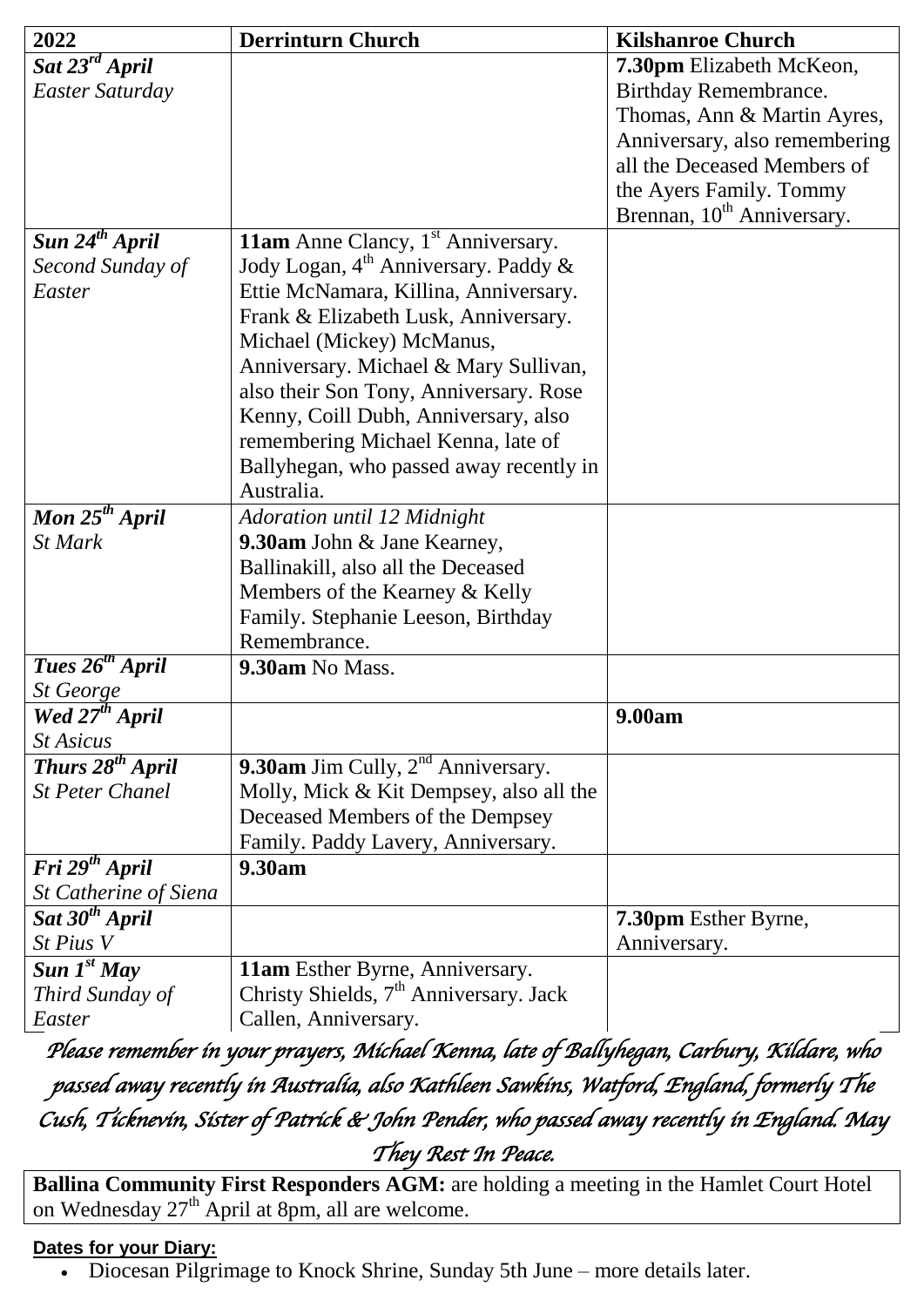| Kilshanroe Eucharistic Ministers & Readers for Saturday 30th of April |                |                                   |  |  |
|-----------------------------------------------------------------------|----------------|-----------------------------------|--|--|
| <b>Mass Time</b>                                                      | <b>Readers</b> | <b>Eucharistic Ministers</b>      |  |  |
| Saturday 7.30pm                                                       | Donal Hanley   | Carmel Dixon & Patricia Gallagher |  |  |
|                                                                       |                |                                   |  |  |

*Derrinturn Eucharistic Ministers & Readers for Sunday the 1st of May*

| <b>Mass Time</b> | <b>Readers</b> | <b>Eucharistic Ministers</b>  |
|------------------|----------------|-------------------------------|
| Sunday 11 am     | Stephen Lott   | Cindy Pender & Clodagh Pender |

*Mass Bouquets:* are available in the usual outlets and from the Parish Office. The Parish opening hours are 9.30am to 5pm Monday to Wednesday, 9.30am to 2.30pm Thursday, 9.30am to 2pm Friday.

| <b>Collections for Saturday 16th and Sunday 17th April</b> |         |                          |               |  |  |
|------------------------------------------------------------|---------|--------------------------|---------------|--|--|
| <i>Collections</i>                                         | Amount  | <b>Collections</b>       | <b>Amount</b> |  |  |
| Derrinturn Basket                                          | €490.00 | Development              | €1,185.00     |  |  |
| Kilshanroe Basket                                          | €330.00 | <b>Easter Collection</b> | €1,127.00     |  |  |
| Mass Cards                                                 | €80.00  | <b>Lenten Stations</b>   | €125.00       |  |  |

*Carbury GAA Lotto* took place on Tuesday the 19th of April, the Lotto numbers drawn were, 1, 16, 23, 28, and the bonus ball was 8. There were 2 winners of the match 3, who each won  $\epsilon$ 100. Next week's draw takes place Monday the 25th of April. Next week's Jackpot is €6,900.

**Older people need your support!** ALONE is recruiting volunteers to provide companionship and support through their Telephone Support & Befriending service for older people. ALONE asks that interested volunteers commit to one set shift of 2 hours per week for a minimum of 6 months. Visit [alone.ie/volunteers](http://alone.ie/volunteers) for more information.

**Medjugorje Group Pilgrimage 2022:** 7 Night Pilgrimage Package. 14 - 21 September Cost: €775 early Booking Discount of €50 before 31st Jan 2022 Flight: Shannon to Mostar. Spiritual Director Fr. Sean Hyland cc Contact: Michael Nerney 086 8157305. Tour operators Marian Pilgrimages

**Affordable Live in Homecare for the Elderly:** We provide live-in carers for the elderly in your area. Our service enables elderly people to continue on living in their own home and in their own community, and postpone the need for nursing home care for longer. We have been providing this service for more than 8 years now and we currently have more than 190 live-in carers working in Ireland. Elderly care can be very expensive but it does not have to be. Because our Carers are livein and the family provides the carer with a reasonable salary and accommodation and food, the cost is actually very affordable, especially in comparison to nursing home care or private visiting carer services.

Affordable Live-in Homecare provides live-in carers for the elderly in your area. If you are looking for a live-in carer for your relative, please call Eileen or Tom today on 087 991 6791 or 087 744 0729. Our website is [www.alhomecare.ie](http://www.alhomecare.ie/)

**Who Cares?** Is a new information booklet that aims to support and empower carers of people with cognitive impairment/dementia in Laois/Offaly on their caring journey and help them access relevant supports and services that they may require locally and nationally at various times along the route. It also has information that would be of relevance to all carers. This information booklet will be available through both the Alzheimer's Society, (087) 3210642, Family Carers Ireland (057) 932 2920 as well as in local libraries and on the HSE both Laois and Offaly County Council websites for those who were unable to secure copies.